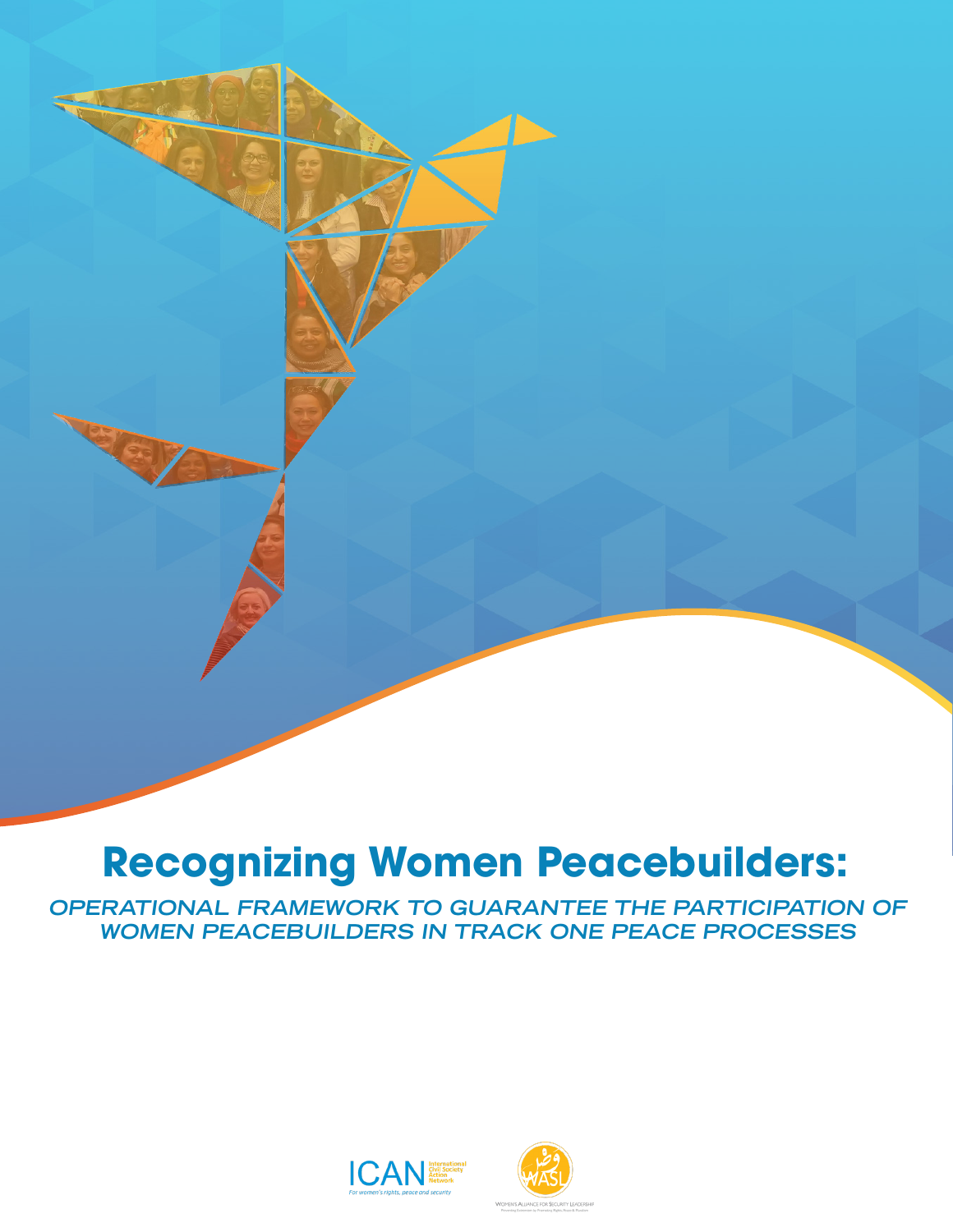In 2000 women peacebuilders mobilized to demand recognition and inclusion in peace and security processes, resulting in the adoption of United Nation Security Council Resolution 1325 (2000) on women, peace and security (WPS). The resolution called for "support to women's local peace initiatives" and the participation of women in peace and security decision making. Twenty years on, there is some progress. Over 80 countries have national action plans committing to women's inclusion; regional women mediators' networks have emerged globally; a handful of women are being appointed to official delegations to peace talks; the United Nations has appointed gender advisors to its Mediation Standby Teams; and envoys have created Civil Society Support Rooms and Women's Advisory Boards to accompany track one peace processes. While these models provide some space for engagement, they are by definition limited and do not guarantee direct and equal participation or representation of women peacebuilders in peace processes.

As research shows this exclusion has a direct negative impact on the outcomes and the sustainability of peace agreements.

To improve the outcomes of existing peace processes and to mark the 20th anniversary of the WPS agenda, governments, multilateral organizations and others engaged in the field of mediation and peacemaking need to change their standard practices. Here are 10 steps mediation teams and government supporting peace processes can take at each stage of the peace process to ensure inclusive and gender responsive processes, with a better chance of sustainable peace.

#### **1. Support independent women peacebuilder delegations to take part in peace talks.**

Precedence: At the Somali National Peace Conference in Arta, Djibouti (2000), the UN invited Somali women peacebuilders to observe the peace talks among the five clans all represented by men. The women united across clans as the "Sixth Clan," referencing the clan-based design of the conference. They negotiated with the men to secure their seat at the table as an independent delegation and signatories to the agreement.

#### **2. Design inclusive processes where women and other marginalized groups have fair representation.**

Precedence: In facilitating the 2012-2014 Yemen National Dialogue Conference (NDC), the UN heeded the call for inclusivity and helped create a process that included political and tribal leaders alongside youth and women's civil society movements. The NDC comprised 28% female participation. There was an all-woman delegation and a minimum 30% quota for women's participation in the delegations of other parties. Women chaired three of the nine working groups and comprised 25% of the Consensus Committee.

#### **3. Convene meetings early on, encouraging systematic interactions from the start ofthe process so relations are built:**

# **OPERATIONAL FRAMEWORK TO GUARANTEE THE PARTICIPATION OF WOMEN PEACEBUILDERS IN TRACK ONE PEACE PROCESSES**

- Between women peacebuilders and the envoy/ mediator; and,
- Between women peacebuilders and the negotiating parties.

Precedence: As common practice, Norwegian mediation teams meet with various stakeholders, including women, before an official process starts. Throughout the process they engage on issues like inclusion and rights, particularly with those that are likely to be the formal parties. A gendered conflict- and actor analysis is undertaken, and targeted support for relevant women's peace organizations and WPS actors provided.

### **4. Invite women as official observers and convene the women to negotiate on the issues on the agenda,** come up with negotiated solutions to share with armed actors and encourage them to adopt solutions.

# **5. Invite women peacebuilders to regularly speak to delegations about issues on the negotiation agenda,** such as ceasefires, power/responsibility sharing, security sector reform etc, and what they expect to see coming out of the process.

# **6. Provide gendered briefing papers** on all thematic topics on the agenda, so delegates understand how women and men are affected by and respond to conflict, and what expertise the peacebuilders bring to the table.

## **7. Fund women peacebuilders early on and throughout the process and during implementation of agreements.**

# **8. Allow flexibility for ongoing grants or provide new additional "rapid response" funding**  to women peacebuilders to enable them to travel on short notice and participate in peace processes.

Precedence: In Burundi, in 1999 Nelson Mandela (mediator), UNIFEM, and the Mwalimu Nyerere Foundation supported an all-party women's peace conference bringing together more than 50 women representatives from the 19 Burundian groups involved in the peace negotiations. The women discussed and agreed on gender specific demands including inclusion of a women's charter in the Constitution, measures to ensure women's security, women's rights to land, inheritance and education, and an end to impunity for gender-based war crimes and domestic violence. Mandela subsequently presented the negotiated recommendations to the 19 negotiating parties, who accepted all requests.

Precedence: In 2002, in advance of the Sun City talks, UNIFEM assisted Congolese women to meet with women from South Africa, Guatemala and Uganda who had experience in peace negotiations. The women were later able to contribute substantively to the agenda of defense and security, political and judiciary, financial and economic, humanitarian, social and cultural, peace and reconciliation commissions and provide technical assistance to the Facilitator's office in the last round of negotiations.

Precedence: During the Colombia peace process, the UN's Mediation Standby Team produced gendered briefing notes for the Norwegian envoy on each of the topics on the agenda, including land issues, victims' rights, and Disarmament, Demobilization, Reintegration (DDR).

This enables them to carry out consultations, draft statements and papers, and engage substantively in the process from the start and to engage in implementation and monitoring of accords. Refer to their outputs to inform and shape the agenda and the process, and in discussions with belligerent parties, as precedence in actions four and five show.

Precedence: In 2019 ICAN's Innovative Peace Fund (IPF) and Better Peace Initiative (BPI) mobilized within 16 days mobilized to provide financial support (travel, accommodation, per diems) and strategic advising (messaging and statement input) to Cameroonian women to enable them to engage in the National Dialogue.